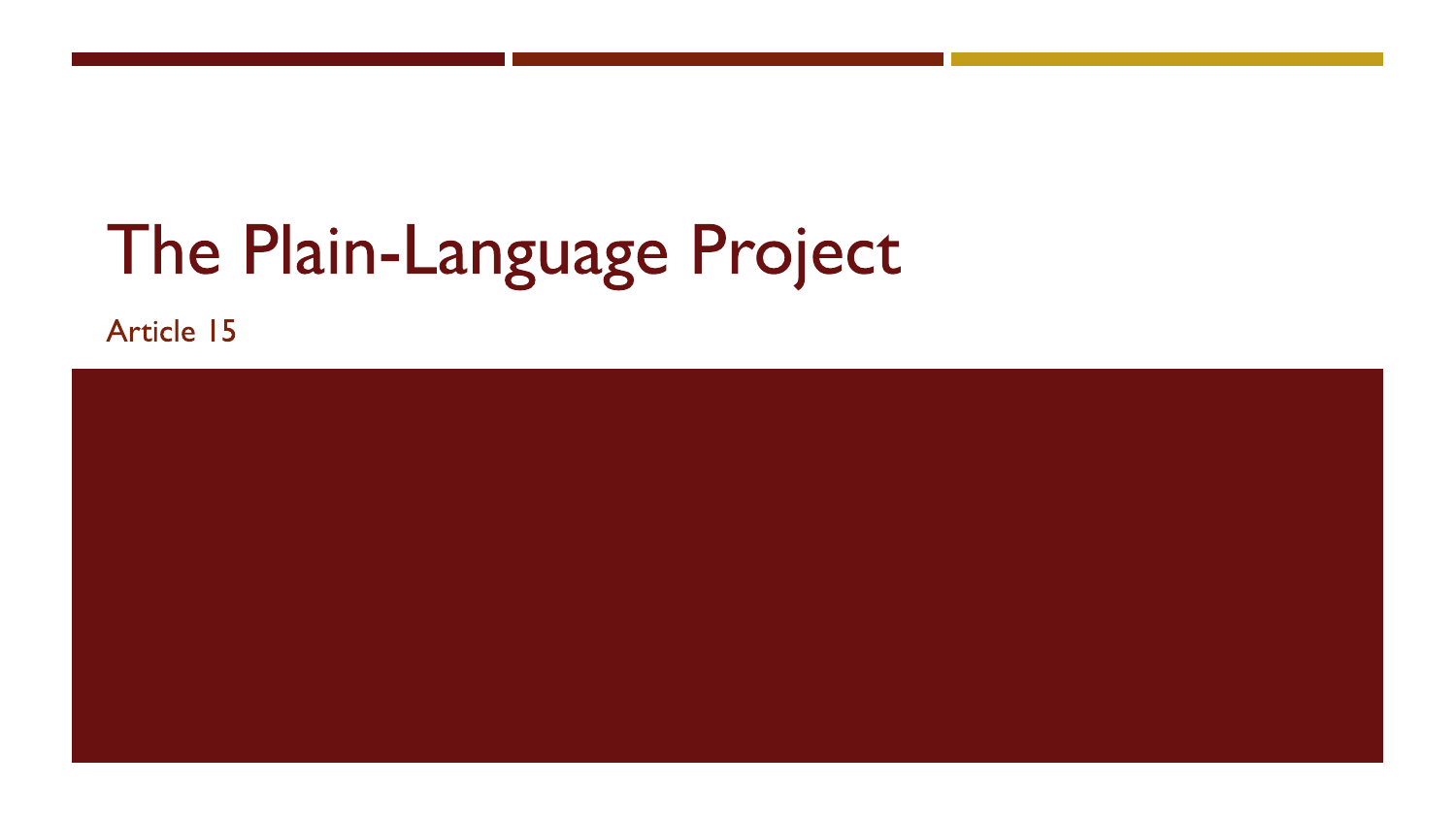#### **ARTICLE 15**

#### UNION DEDUCTIONS

15.1 Deductions. Pursuant to the provisions of Section 447.303, Florida Statutes, the Florida State University Board of Trustees (FSU-BOT) and the United Faculty of Florida-Florida State University Graduate Assistants United (UFF-FSU-GAU) hereby agree to the deduction and remittance of UFF-FSU-GAU membership dues and uniform assessments.

15.2 Procedure. During the term of this Agreement, the FSU-BOT agrees to deduct UFF-FSU-GAU membership dues and uniform assessments, if any, in an amount established by UFF-FSU-GAU and certified in writing by UFF-FSU-GAU to the University, from the pay of those employees in the bargaining unit who individually and voluntarily make such request on a written check-off authorization form. A sample form is contained in Appendix B to this Agreement. Membership dues shall be deducted as follows: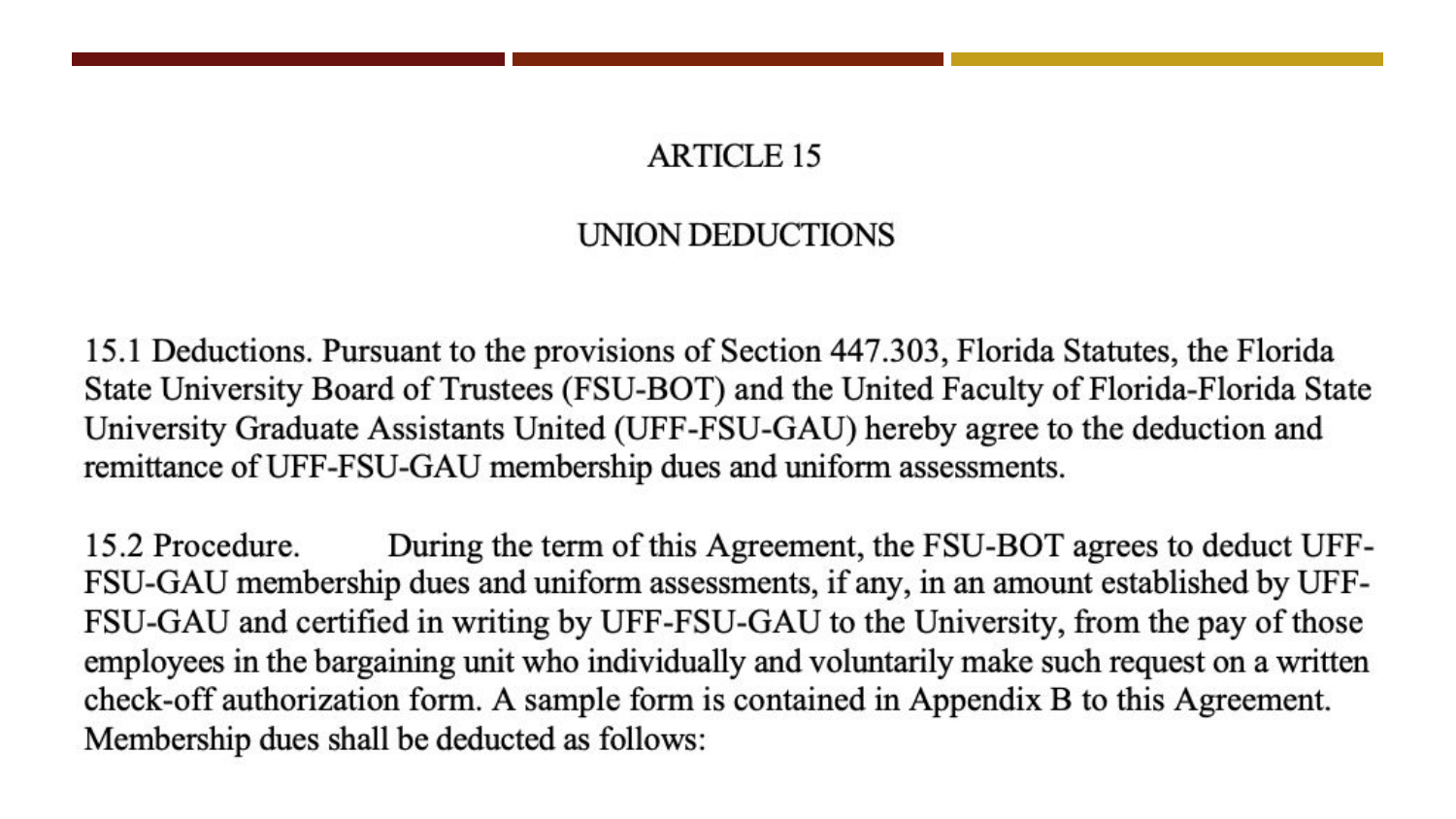## **Article 15 Union Deductions**

This article has to do with how union dues are deducted, who is liable for what, &c.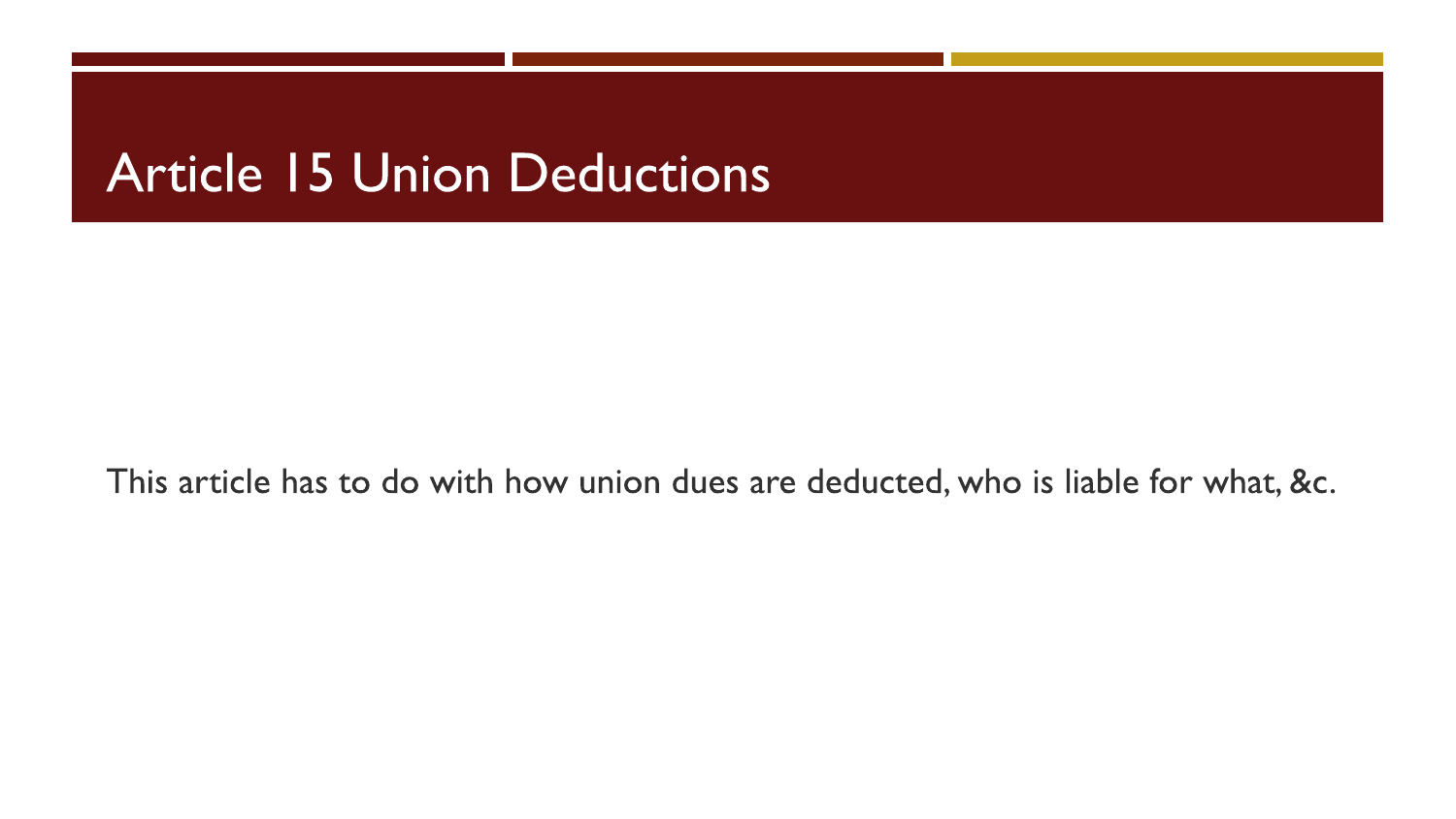## **15.1 Deductions**

15.1 Deductions. Pursuant to the provisions of Section 447.303, Florida Statutes, the Florida State University Board of Trustees (FSU-BOT) and the United Faculty of Florida-Florida State University Graduate Assistants United (UFF-FSU-GAU) hereby agree to the deduction and remittance of UFF-FSU-GAU membership dues and uniform assessments.

FSU and the GAU agree to the union deductions/dues from our members.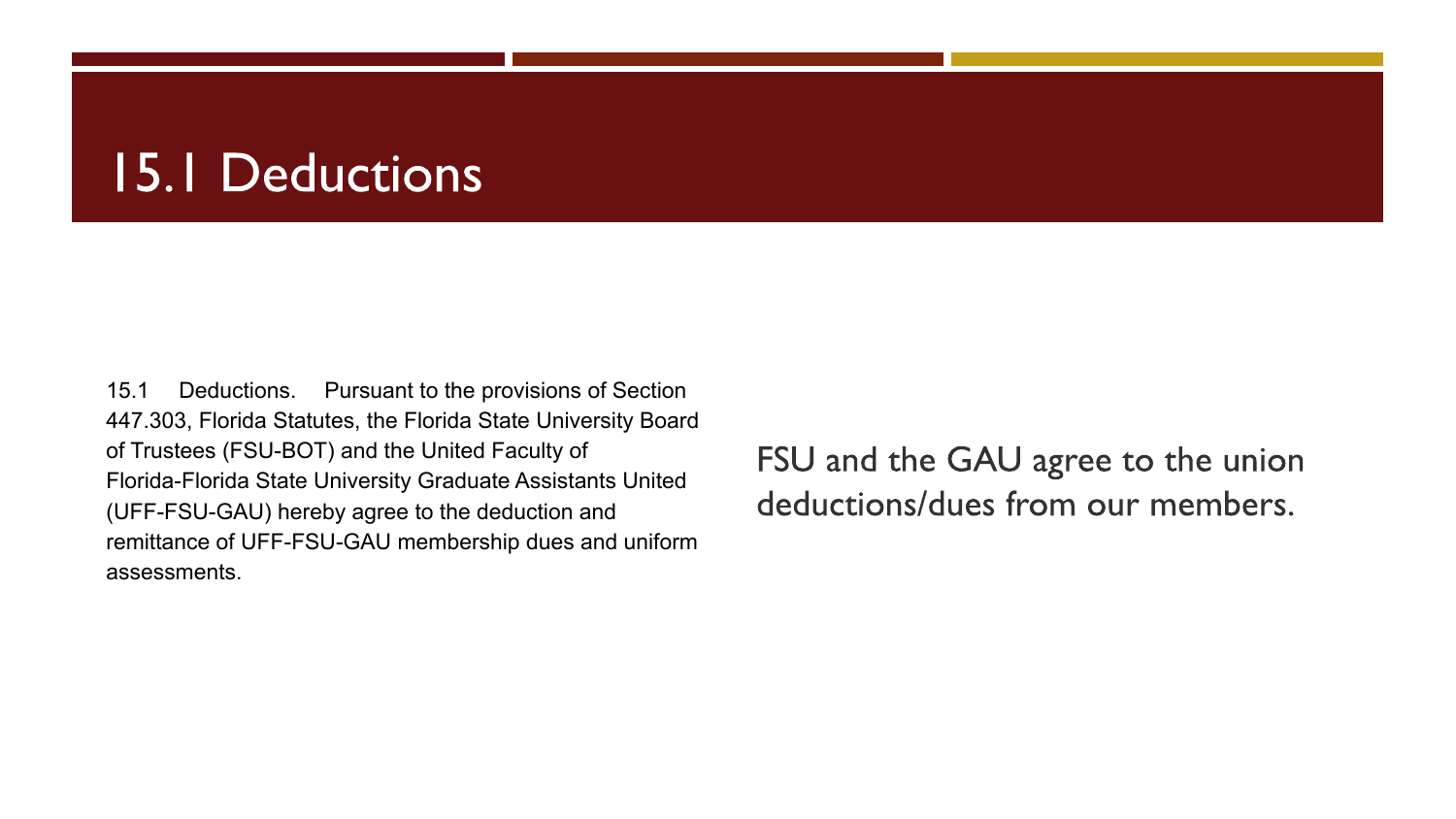## 15.2 Procedure

 $15.2$ Procedure. During the term of this Agreement, the FSU-BOT agrees to deduct UFF-FSU-GAU membership dues and uniform assessments, if any, in an amount established by UFF-FSU-GAU and certified in writing by UFF-FSU-GAU to the University, from the pay of those employees in the bargaining unit who individually and voluntarily make such request on a written check-off authorization form. A sample form is contained in Appendix B to this Agreement. Membership dues shall be deducted as follows:

How dues deductions work!

FSU agrees to do the deductions from the pay of our members for us as long as this CBA exists, for the amount that we say dues are.

We have to provide FSU in writing the amount that dues are.

Members have to agree to paycheck deductions in a written check-off form.

> See Appendix B for an example of such a form.

Dues will be deducted as follows: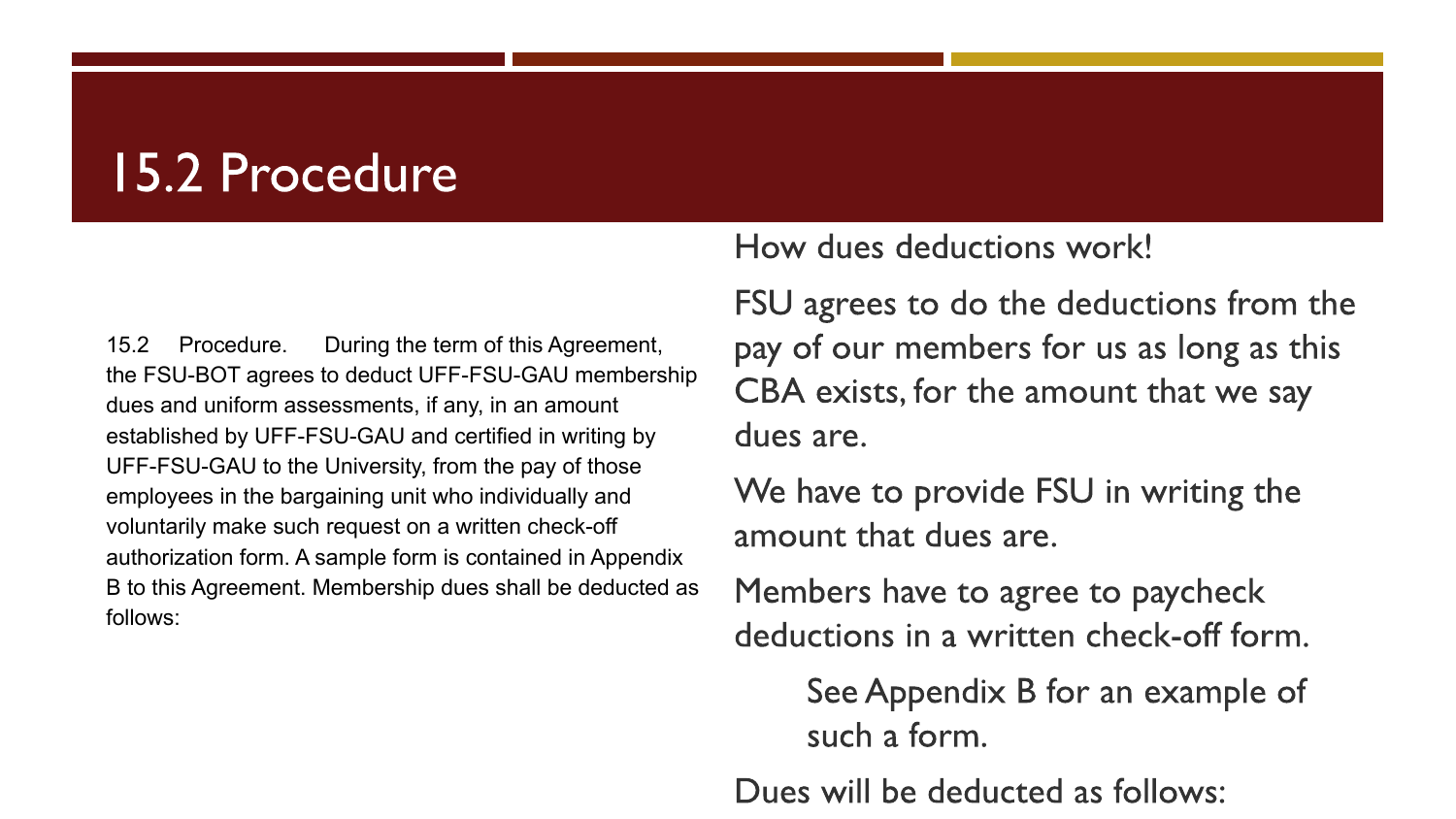### **15.2 A Commencement of Deduction**

Commencement of Deduction. Deductions will A. be made beginning with the first full pay period commencing at least seven (7) full days following receipt by the University of check-off authorization. UFF-FSU-GAU shall give written notice to the University of any changes in its dues or uniform assessments at least forty-five (45) days prior to the effective date of any such change.

Dues start getting deducted from your first FULL pay period.

At least 7 days have to have passed since FSU received the member's check-off form authorizing them to deduct the dues.

If GAU decides to change dues amounts or anything we have to tell FSU 45 days in advance.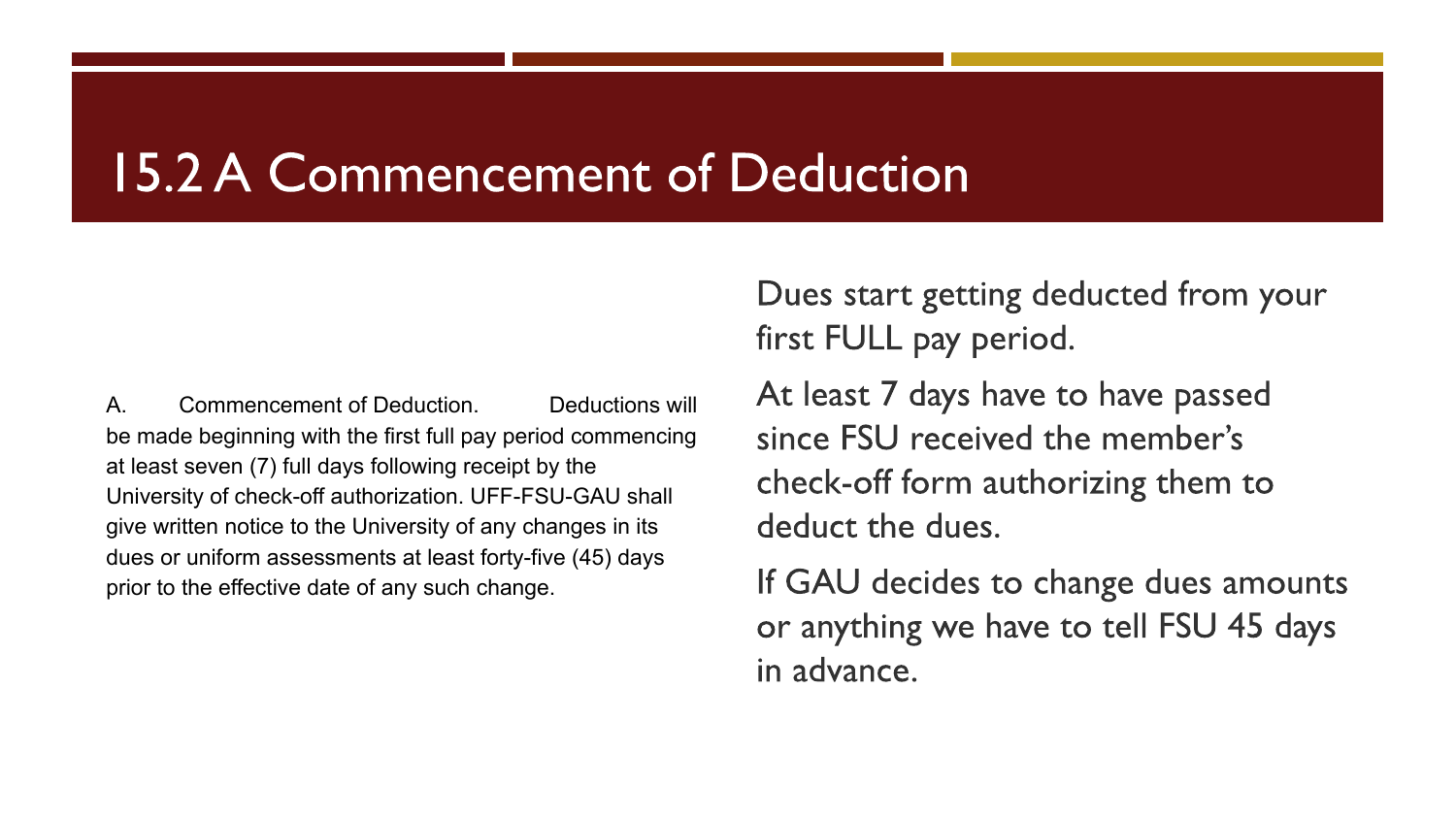## 15.2 B Remittance

 $B.$ The dues and uniform assessments Remittance. deducted, if any, shall be remitted by the University to UFF-FSU-GAU within thirty (30) days following the end of the pay period. Accompanying each remittance shall be a list of the employees from whose salaries such deductions were made and the amounts deducted.

FSU has to pass along the dues money from the members to GAU within 30 days after the end of the pay period.

> This effectively works out to every 2 weeks, since pay periods are every 2 weeks.

When they give us the \$\$ FSU also has to give us a list of the members who paid dues and the amount.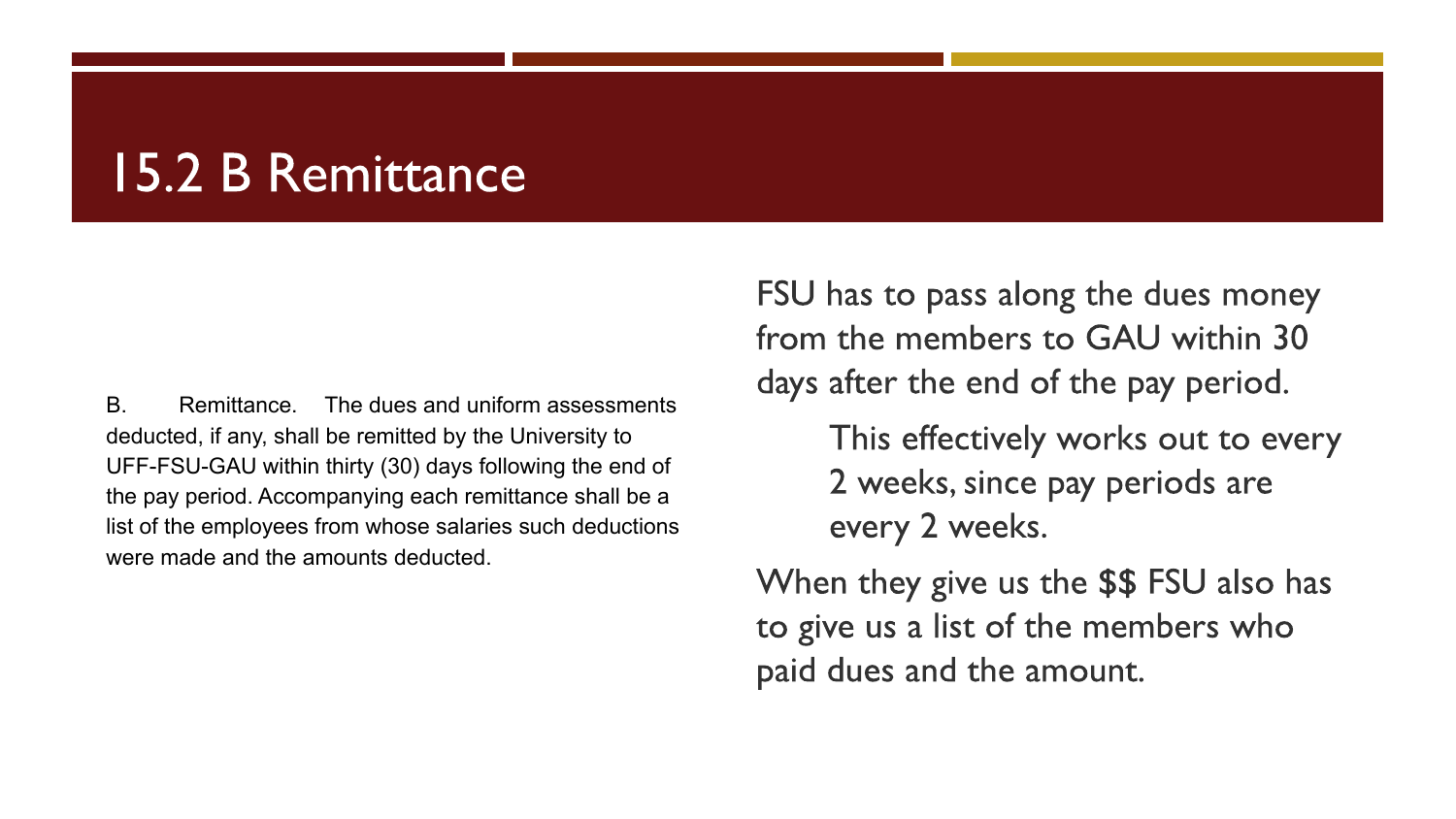## $15.2 \text{ C}$

 $\mathsf{C}$ Termination of Deduction. The University's responsibility for deducting dues and uniform assessments, if any, from an employee's salary shall terminate automatically upon either (1) thirty (30) days written notice from the employee to the University Human Resources office revoking that employee's prior check-off authorization, or (2) the discontinuance of the authorizing employee's status within the bargaining unit. The University shall notify UFF-FSU-GAU of all terminations of deduction prior to their effective date.

If someone wants to end their membership to GAU, their dues deductions end within 30 days of FSU getting a written note from the GA to HR.

> FSU is supposed to tell us about these.

If someone stops being a part of the bargaining unit (graduates, quits, changes jobs within FSU, &c) their paychecks stop getting deducted as well.

> FSU does NOT have to tell us about these.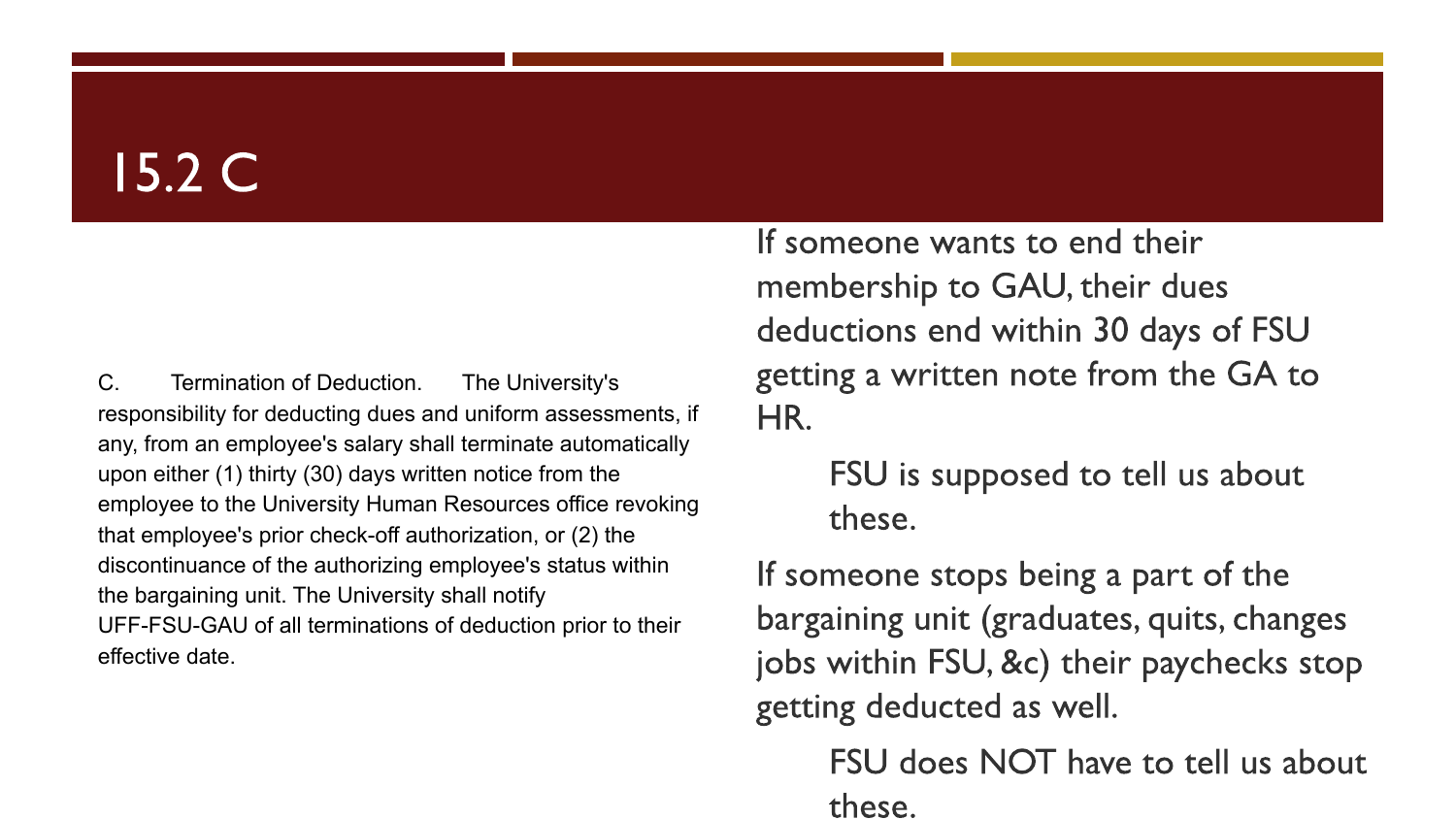## $15.2 C$  (con't)

Employees who have valid dues check-off authorizations filed with the University, whose dues check-off is discontinued because of a leave without pay or movement to a non-profit position, shall have their dues check-off resumed upon return to pay status within the bargaining unit, provided the absence from the unit is not longer than two (2) consecutive semesters (i.e., Fall-Spring, Spring-Summer, or Summer-Fall).

If you're a member, getting dues deducted, and there's a break in your paychecks (like, for instance, during the summer semester, you have to take a leave without pay, &c.), your dues will **CONTINUE** to get deducted when you start getting paychecks again.

Exception: If you're gone for MORE than 2 semesters in a row (fall and spring, summer and fall, &c.).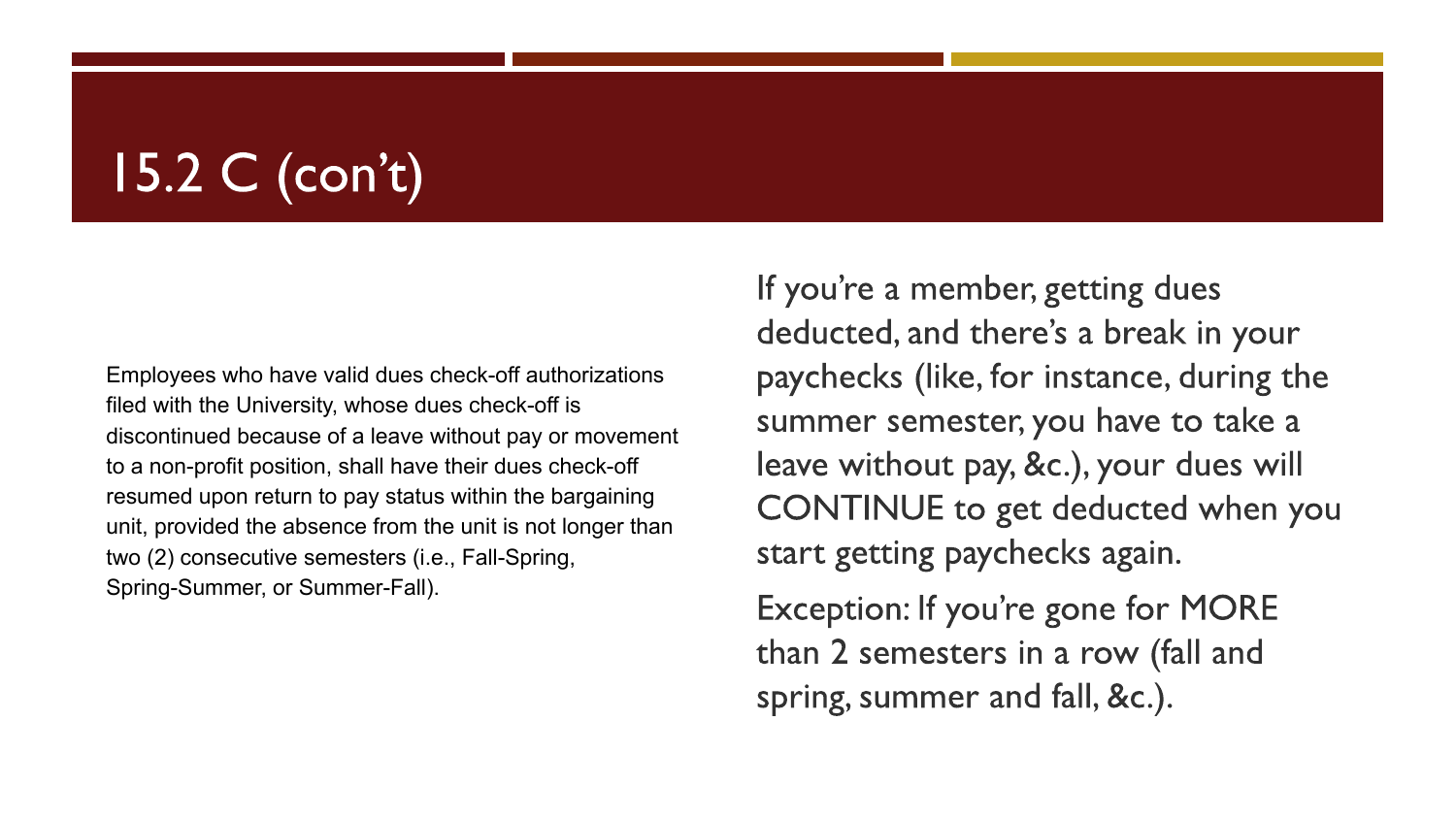## 15.3 Indemnification

15.3 Indemnification. UFF-FSU-GAU assumes responsibility for: (1) all claims against the FSU-BOT and the University, including the cost of defending such actions, arising from their compliance with this Article, and for (2) all monies deducted under this Article and remitted to UFF-FSU-GAU. UFF-FSU-GAU shall promptly refund to the University excess monies received under this Article.

GAU is liable if someone gets mad about dues deductions and sues the university for deducting dues from their paychecks, or if HR messes up and deducts dues even if they're not supposed to, &c.

GAU is responsible for refunding dues that are incorrectly taken from members--the money goes to FSU, not to the people who had incorrect deductions.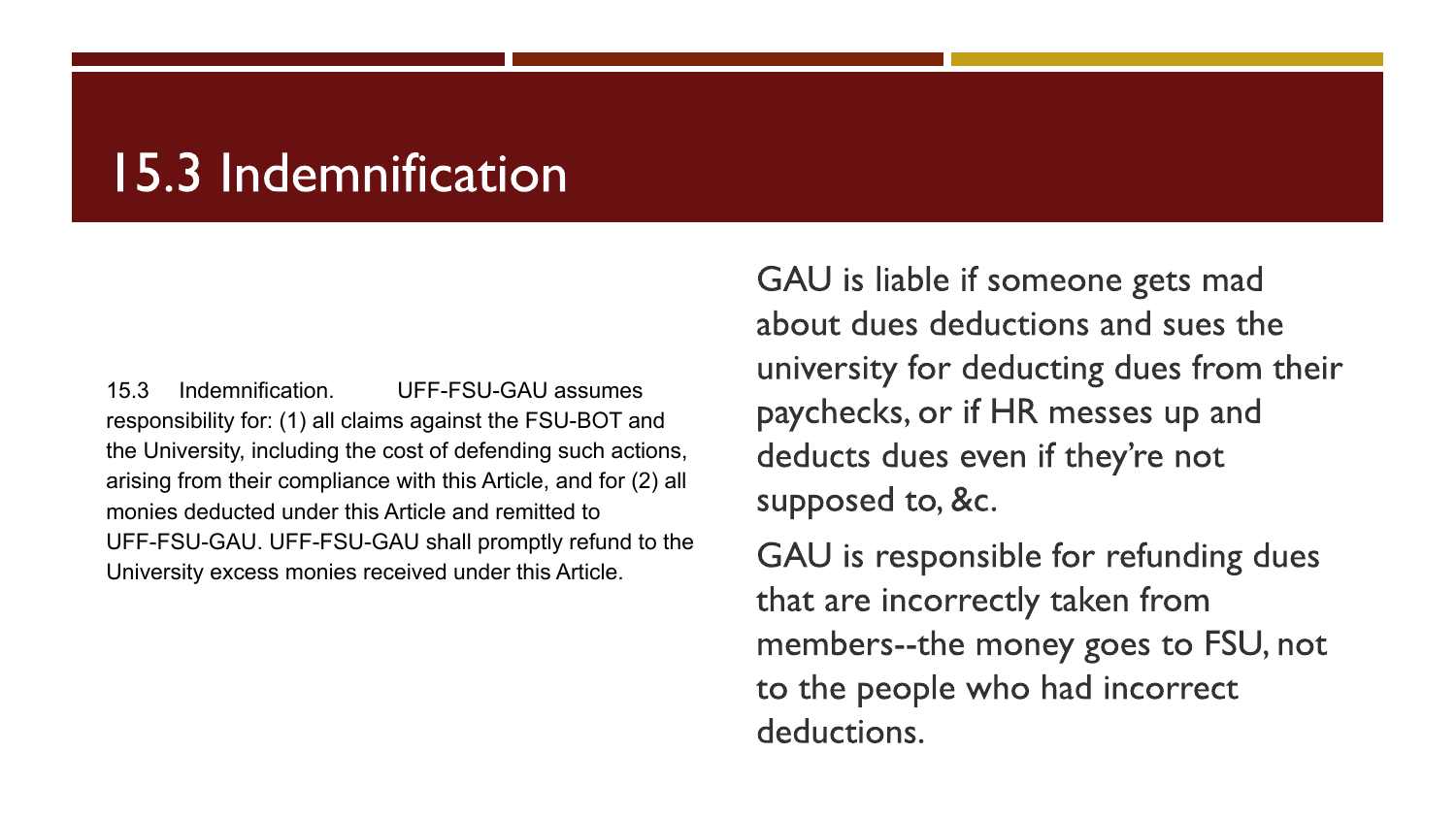## **15.4 Exceptions**

15.4 Exceptions. The FSU-BOT will not deduct any UFF-FSU-GAU fines, penalties, or special assessments from the pay of any employee.

Things FSU will NOT deduct from GAs for us: fines, penalties, or special assessments (GAU's constitution has no provision for any of these anyway).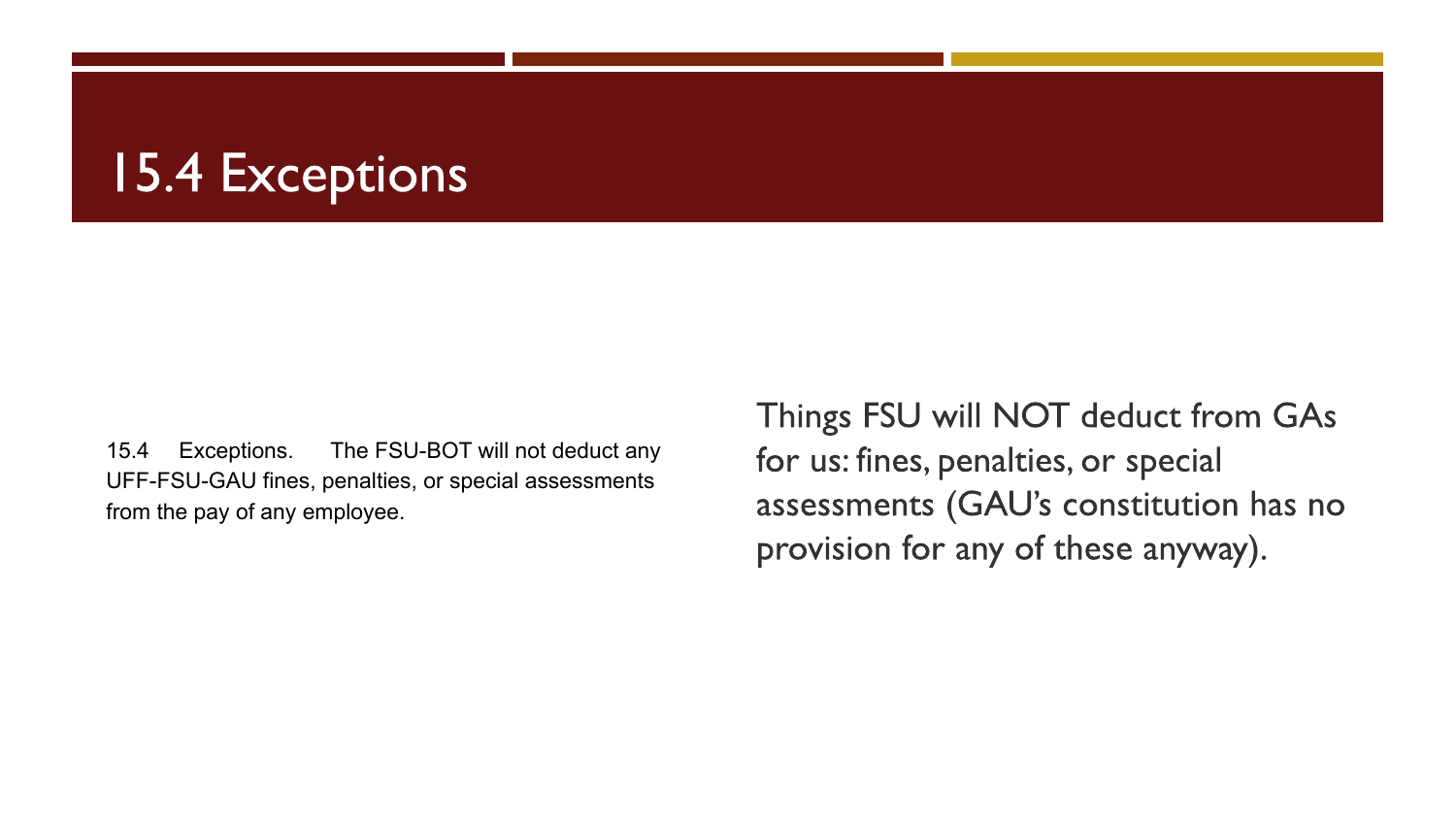## 15.5 Termination of Agreement

15.5 Termination of Agreement. The FSU-BOT's responsibilities under this Article shall terminate automatically upon: (1) decertification of UFF-FSU-GAU or the suspension or revocation of its certification by the Florida Public Employees Relations Commission, or (2) revocation of UFF-FSU-GAU's check-off privilege by the Florida Public Employees Relations Commission.

If GAU is decertified (AKA, if we lose our union status), then FSU can immediately stop taking dues deductions from our members' paychecks.

If PERC revokes GAU's ability to deduct dues from members. FSU will immediately stop taking dues deductions from our members' paychecks.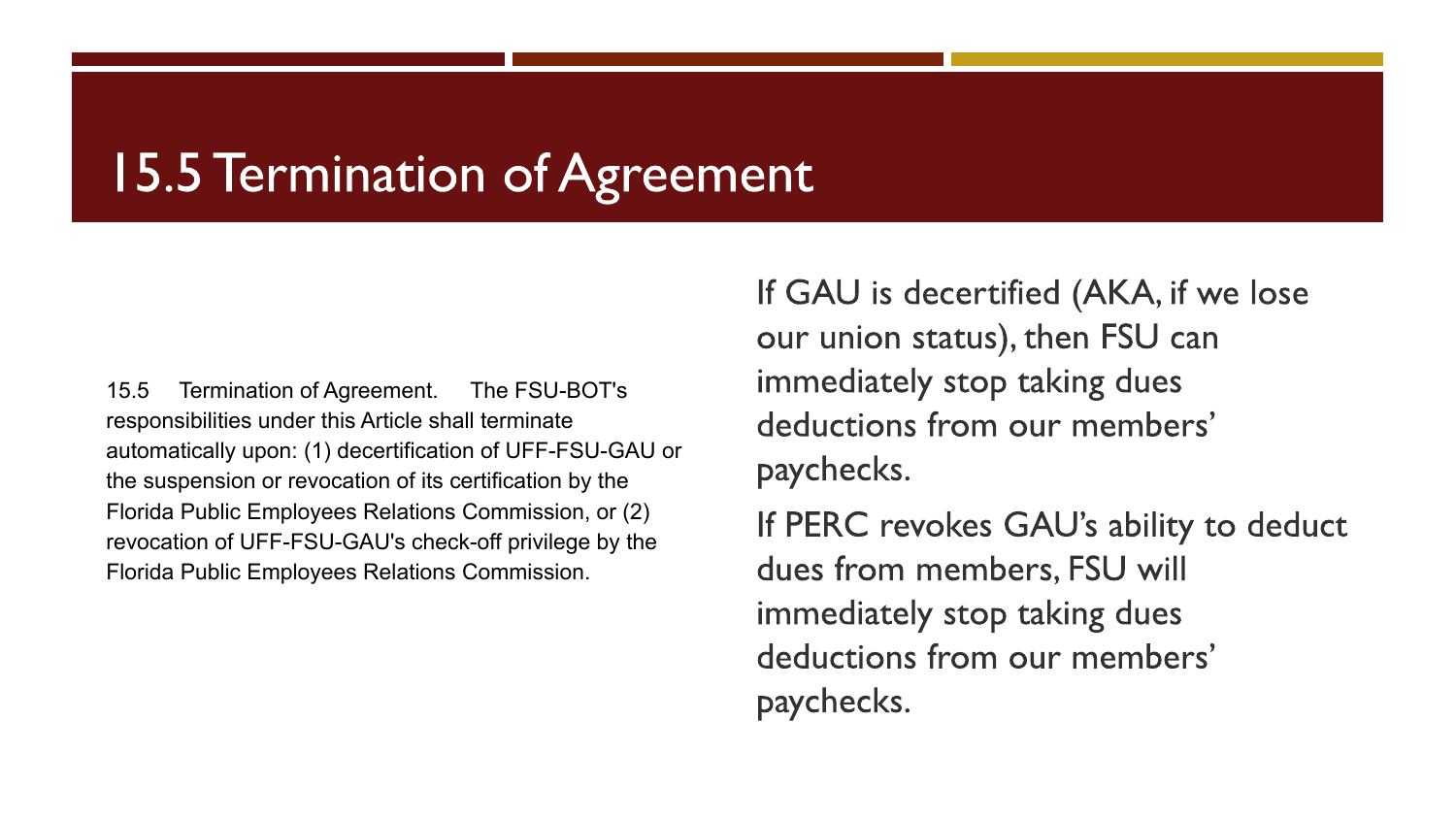### **15.6 UFF-PAC Contributions**

**UFF-PAC Contributions.** The FSU-BOT shall  $156$ deduct, biweekly and without unauthorized interruption (provided the bargaining member has funds available), a post-tax deduction code for UFF-PAC contributions in the amount provided by the UFF from the pay of those members in the bargaining unit who individually and voluntarily make such requests on a written UFF-PAC authorization form such as that contained in Appendix F to this Agreement.

If a GA authorizes in writing for UFF-PAC deductions for their paycheck, then FSU will do that, post tax, uninterrupted until told to stop formally or the GA stops being a member/getting paychecks.

Appendix F has a sample of what a written form to authorize the UFF-PAC deductions looks like.

UFF-PAC is UFF's fund for donating to candidates for political office that UFF wants to help get elected.